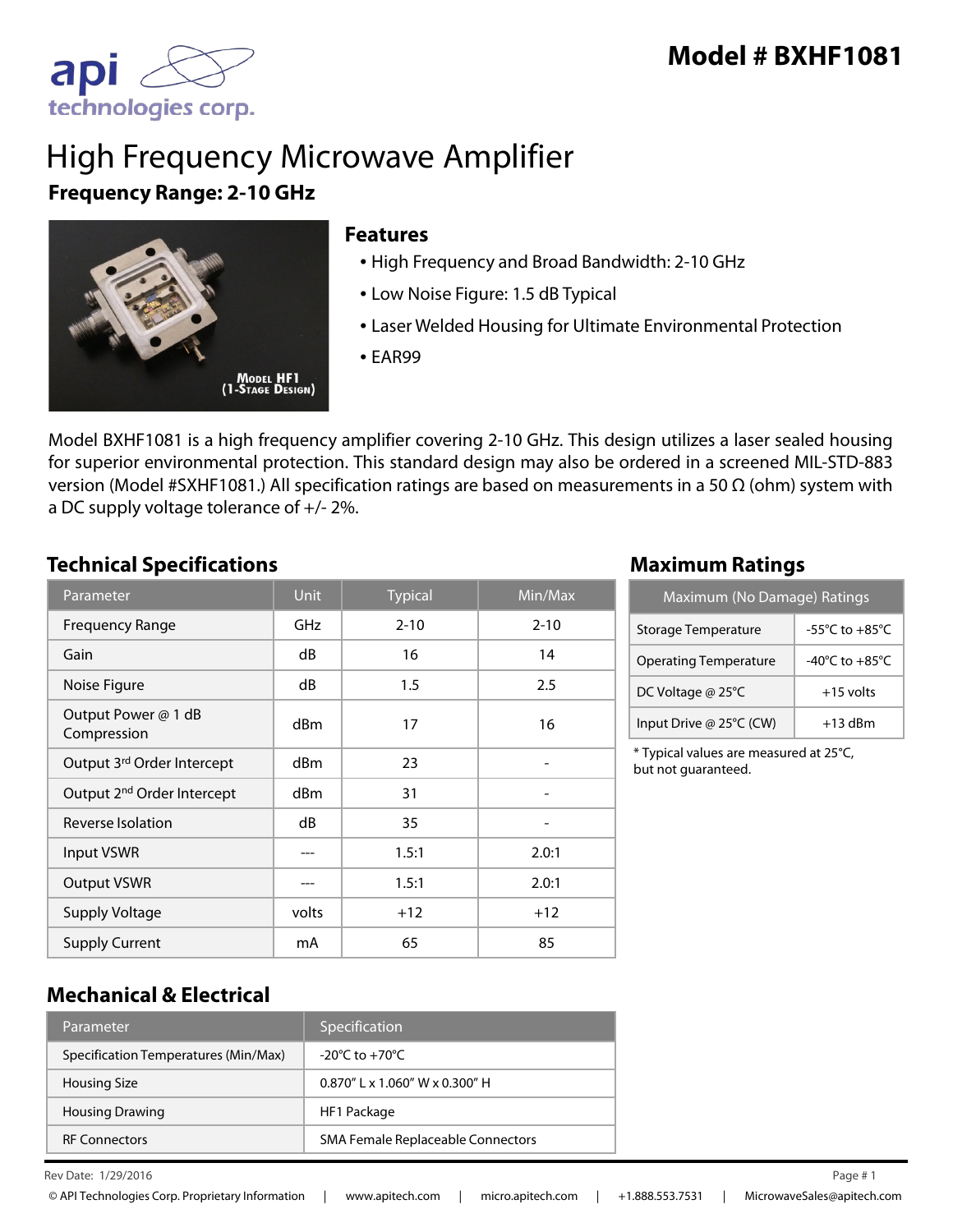## **Model # BXHF1081**



# **Technical Performance**

Rev Date: 1/29/2016 Page # 2

© API Technologies Corp. Proprietary Information | www.apitech.com | micro.apitech.com | +1.888.553.7531 | MicrowaveSales@apitech.com